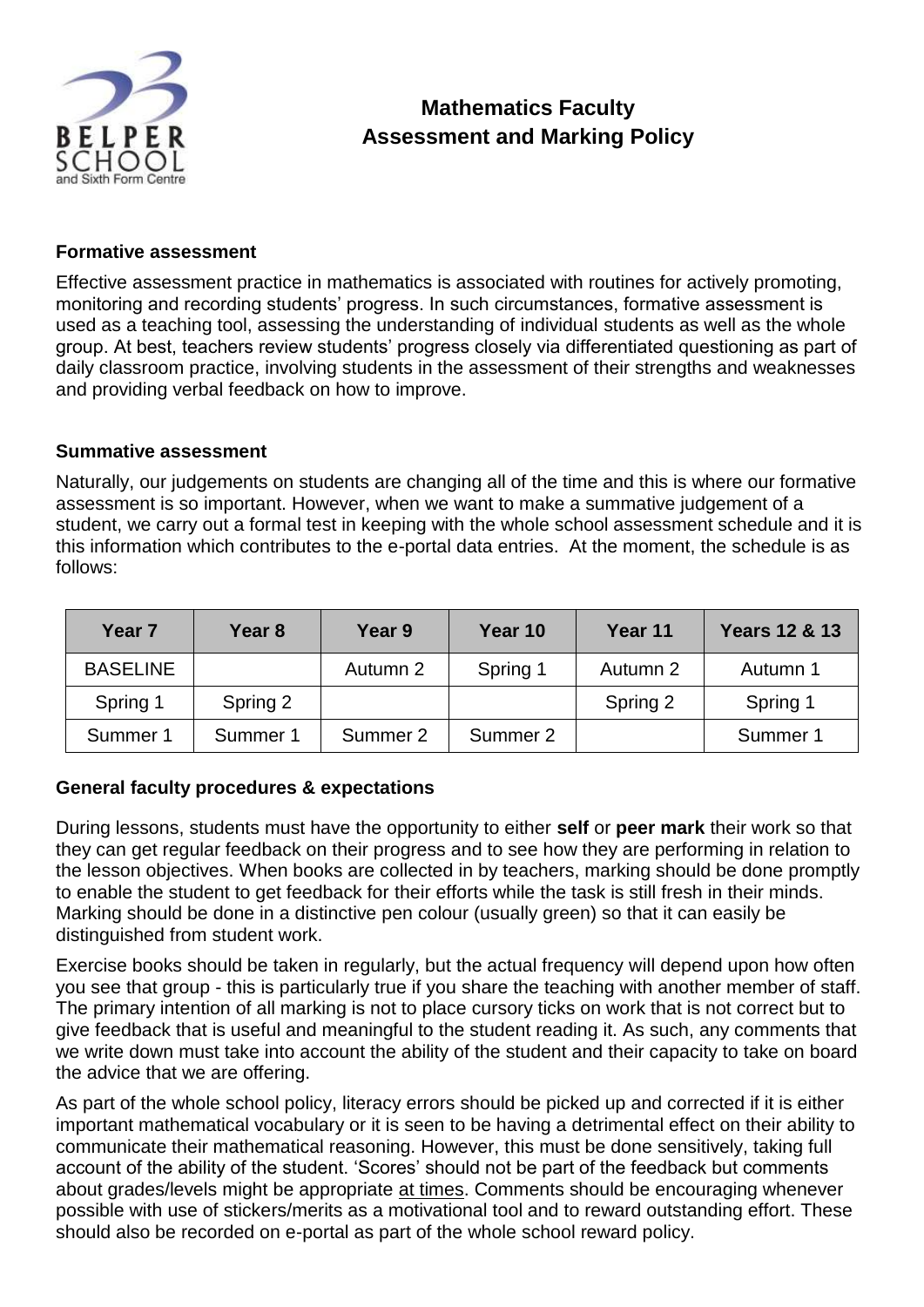

Remember, we mark books primarily because we want to show the students that we care about the work that they have done. For many students, this alone will be a motivating factor and more likely to result in better progress.

## **Effective written feedback**

Periodically, staff should identify work that a student has done (probably, but not exclusively, following a homework task) which would lend itself well to effective written feedback. Ideally, this would clearly outline a **skill** or an **action** that a student would need to undertake when completing subsequent work of a similar nature. In doing this, the phrase '**next steps'** should be written in the book so that the student knows what is needed in order for them to develop their work in this topic. Staff should look to address misconceptions, which are restricting the progress of the student. This might include any of the following actions.

- Identifying a key issue and making significant corrections, which the student can follow.
- Modelling of written solutions to problems, illustrating the correct mathematical processes.
- Demonstrating an alternative, more efficient approach to solving a problem
- Suggesting an improved way of presenting their solutions

This could be done in many different ways of course, depending upon the level of mathematical maturity of the student but **the key is that you are trying to give the student constructive feedback that helps them to make progress.**

## **Recording student performance**

Unless it is a formal assessment that can be graded appropriately, we should avoid giving scores back to students. When setting homework we should remind students to label it as such in their books and remember that we are assessing it primarily in term of the effort that they have shown. I suggest we record student performance as follows, **based on the standard expected from that student.**

> $P -$  poor S – satisfactory G – good E – excellent a – absent

A circle should be used to indicate if homework is not handed in on time (and then filled in as indicated above!) e.g. (G) represents a good homework handed in late. **In case of any queries**, **I expect that all staff will keep their own records of when and what homework has been set.**

## **Assessment Plan**

The faculty also has an **assessment plan** which will be made available to parents. On this plan, it will inform parents what units of work will be studied that term and any formal assessments taking place. It also states that the teacher will periodically identify an opportunity where each student will be given effective written feedback, which will obviously depend upon how often you teach that group.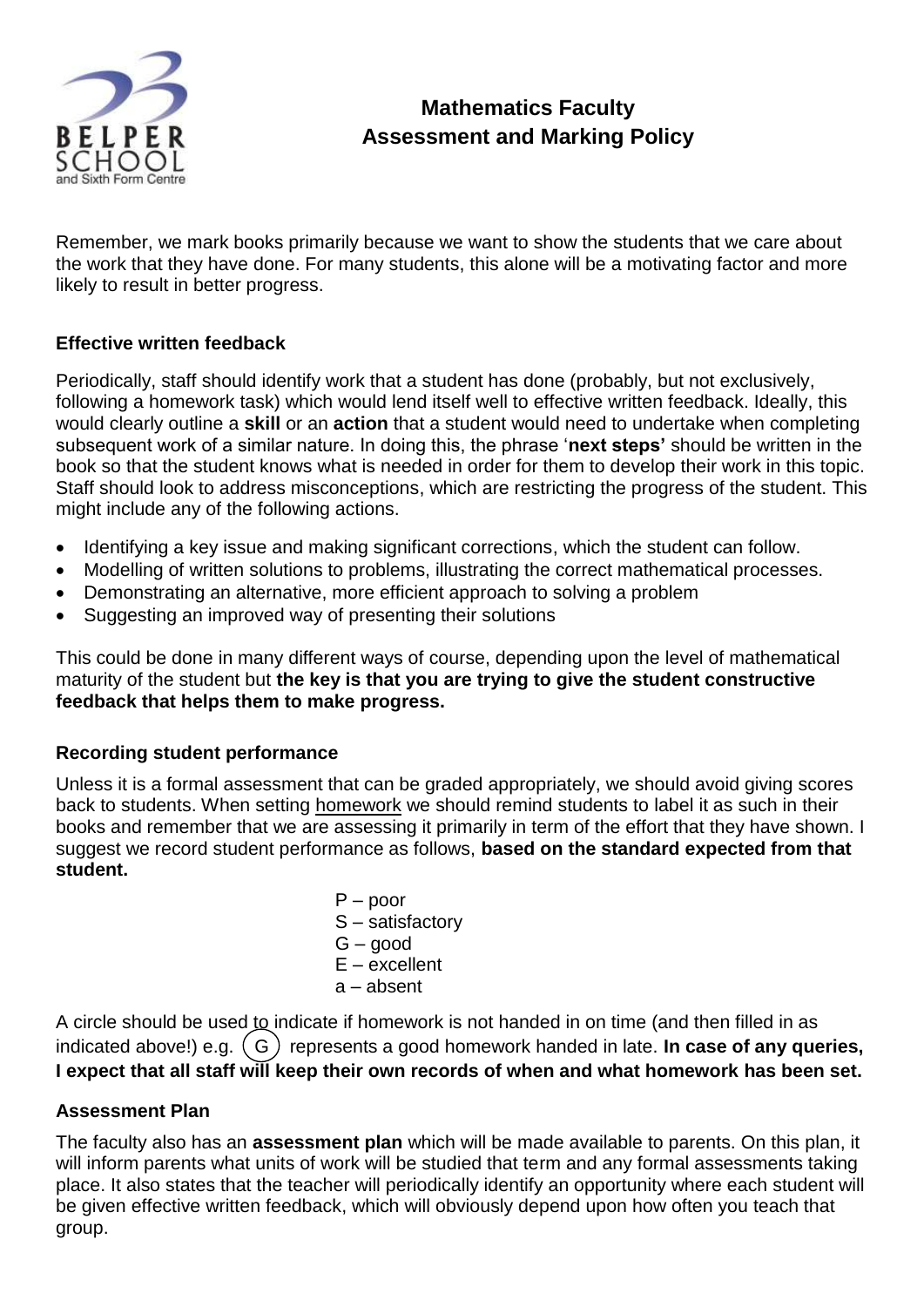

### **Post-16 assessment & marking**

In all of our A-level classes, there is an expectation that students will be reviewing work after every lesson and completing written exercises as part of their daily working routine. Whilst there is no possibility of us being able to assess all of this, students do have textbooks (with answers) that they can use to check their own progress. I feel strongly that independence and resilience are qualities that we should look to encourage in our post-16 students. Indeed, there is an expectation that they will use some of their non-contact time to seek advice from us, as they know that we will always be there to support them as they encounter problems with their work. **In terms of marking, we should be looking to carry out some effective written feedback periodically, where appropriate comments (in keeping with the policy for KS3/KS4) are made.** This work should then be returned to students to keep in their files.

### **Assessment tracking sheets**

During KS3 and KS4, assessment tracking sheets are our way of making sure that students are aware of how we feel that they are performing in relation to school-based targets as the academic year progresses. These should be stuck in the front of a student's exercise book at the start of the year and updated after every data-entry (as dictated by the school calendar). At these points, we should also share this information with the students. As students complete exercise books, it is important that we transfer the information onto a new sheet so I would advise keeping a record of the data entries in your markbook.

| Progress in KS3 Mathematics (YEARS 7,8 & 9)                                                                                                                                                     |          |        |  |  |  |
|-------------------------------------------------------------------------------------------------------------------------------------------------------------------------------------------------|----------|--------|--|--|--|
| Review<br>date                                                                                                                                                                                  | Progress | Effort |  |  |  |
|                                                                                                                                                                                                 |          |        |  |  |  |
|                                                                                                                                                                                                 |          |        |  |  |  |
|                                                                                                                                                                                                 |          |        |  |  |  |
| Progress measures how well you are meeting the objectives for this year.<br>D (developing) = working towards achieving the Year 7 objectives.<br>M (meeting) = achieving the Year 7 objectives. |          |        |  |  |  |

**E** (exceeding) = working in greater depth on the Year 7 objectives and solving problems independently.